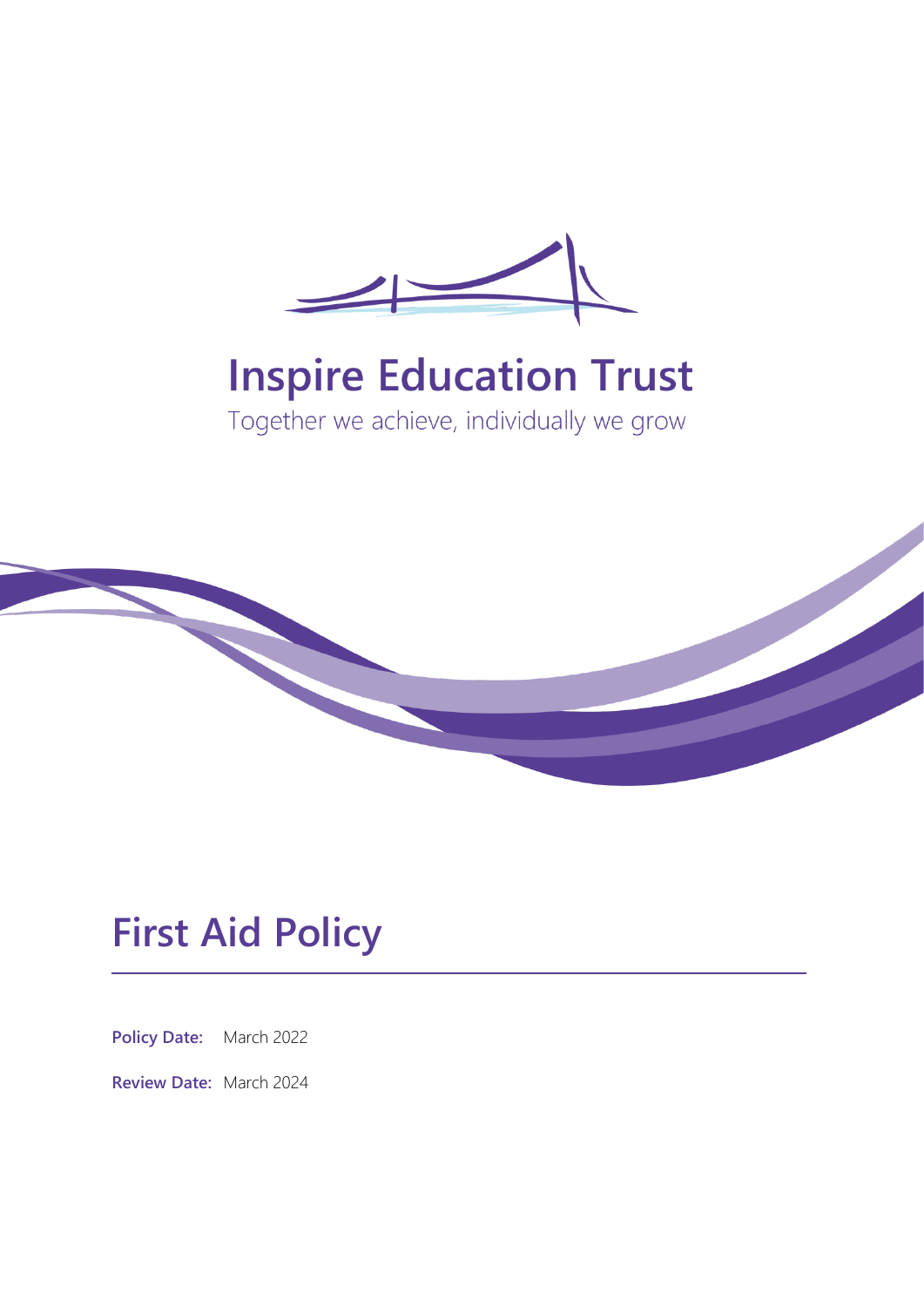## **Document History**

| Version | <b>Status</b> | Date              | Author        | <b>Summary Changes</b>                                                            |
|---------|---------------|-------------------|---------------|-----------------------------------------------------------------------------------|
|         |               | Sept 2020         | Rob Darling   | Initial draft                                                                     |
| V2      |               | <b>March 2022</b> | Vicki Shelley | Revised to accommodate<br>COVID, secondary provision<br>and updated website links |
|         |               |                   |               |                                                                                   |

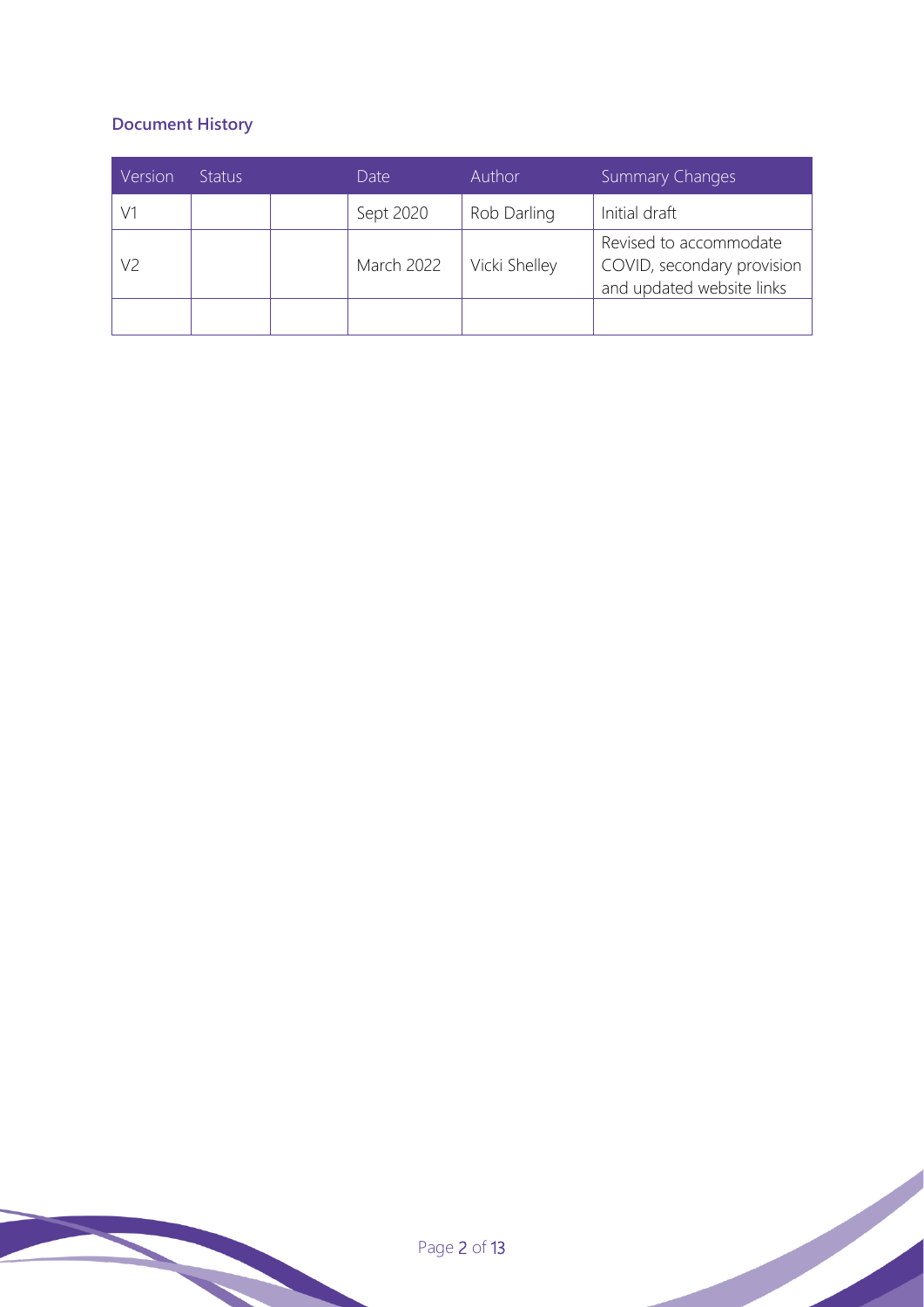#### **Contents**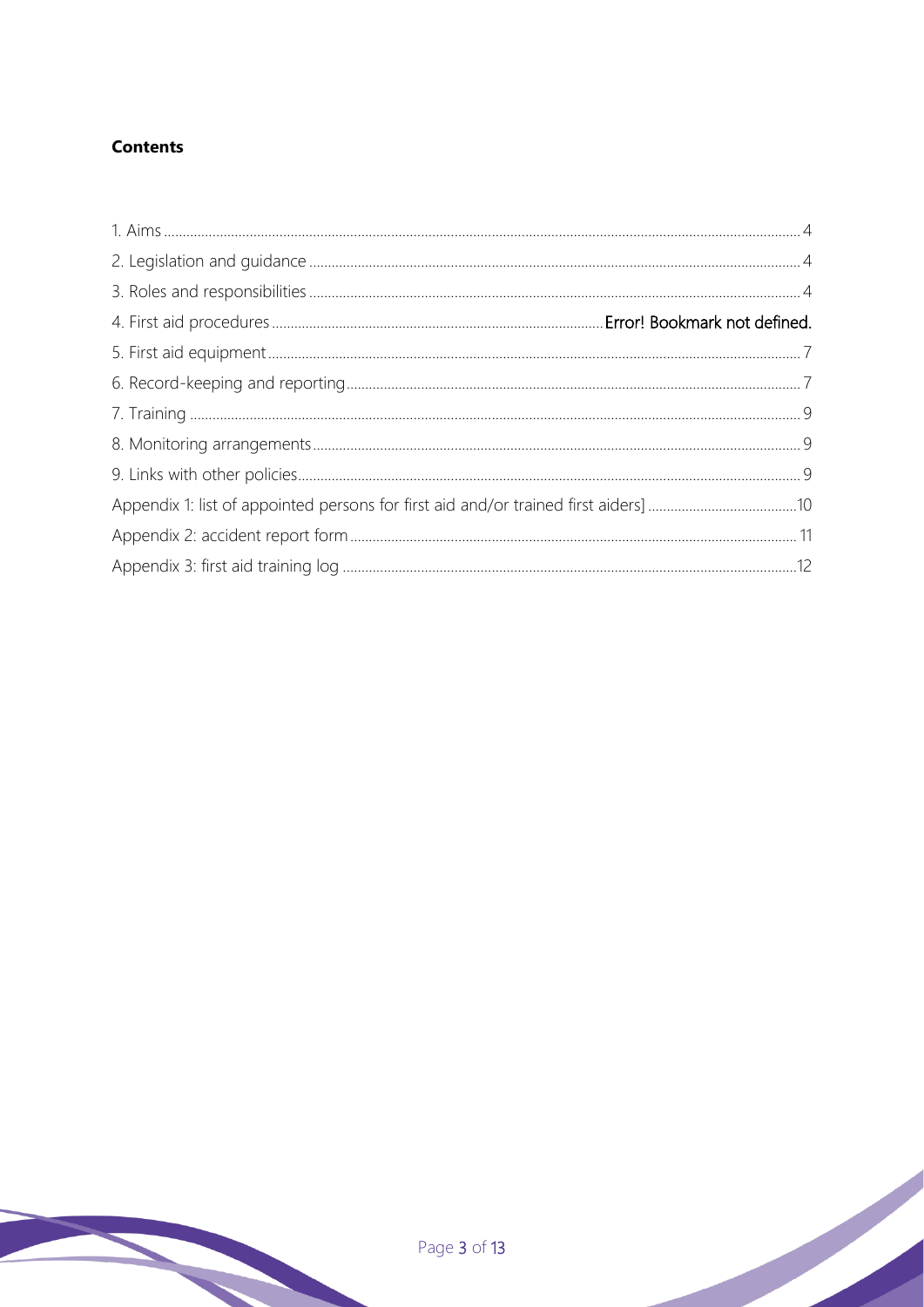#### **1 Aims and Objectives**

The aims of our First Aid Policy are to:

- S Ensure the health and safety of all staff, pupils and visitors
- Ensure that staff and governors are aware of their responsibilities with regards to health and safety
- Provide a framework for responding to an incident and recording and reporting the outcomes

#### **2 Legislation and Guidance**

This policy is based on the Statutory Framework for the Early Years Foundation Stage and Early years foundation stage: coronavirus disapplications guidance, advice from the Department for Education on first aid in schools, health and safety in schools and actions for schools during the coronavirus outbreak, and the following legislation:

- The Health and Safety (First Aid) Regulations 1981, which state that employers must provide adequate and appropriate equipment and facilities to enable first aid to be administered to employees, and qualified first aid personnel
- The Management of Health and Safety at Work Regulations 1992, which require employers to make an assessment of the risks to the health and safety of their employees
- The Management of Health and Safety at Work Regulations 1999, which require employers to carry out risk assessments, make arrangements to implement necessary measures, and arrange for appropriate information and training
- The Reporting of Injuries, Diseases and Dangerous Occurrences Regulations (RIDDOR) 2013, which state that some accidents must be reported to the Health and Safety Executive (HSE), and set out the timeframe for this and how long records of such accidents must be kept
- Social Security (Claims and Payments) Regulations 1979, which set out rules on the retention of accident records
- The Education (Independent School Standards) Regulations 2014, which require that suitable space is provided to cater for the medical and therapy needs of pupils

This policy complies with our funding agreement and articles of association.

#### <span id="page-3-0"></span>**3 Roles and Responsibilities**

#### 3.1 Appointed Person(s) and First Aiders

The Trust schools' appointed persons are listed in Appendix 1. Their names will also be displayed prominently around the schools. They are responsible for:

- Taking charge when someone is injured or becomes ill;
- S Ensuring there is an adequate supply of medical materials in first aid kits, and replenishing the contents of these kits;
- Ensuring that an ambulance or other professional medical help is summoned when appropriate First Aiders are trained and qualified to carry out the role (see section 7) and are responsible for:
	- $\triangleright$  Acting as first responders to any incidents; they will assess the situation where there is an injured or ill person, and provide immediate and appropriate treatment;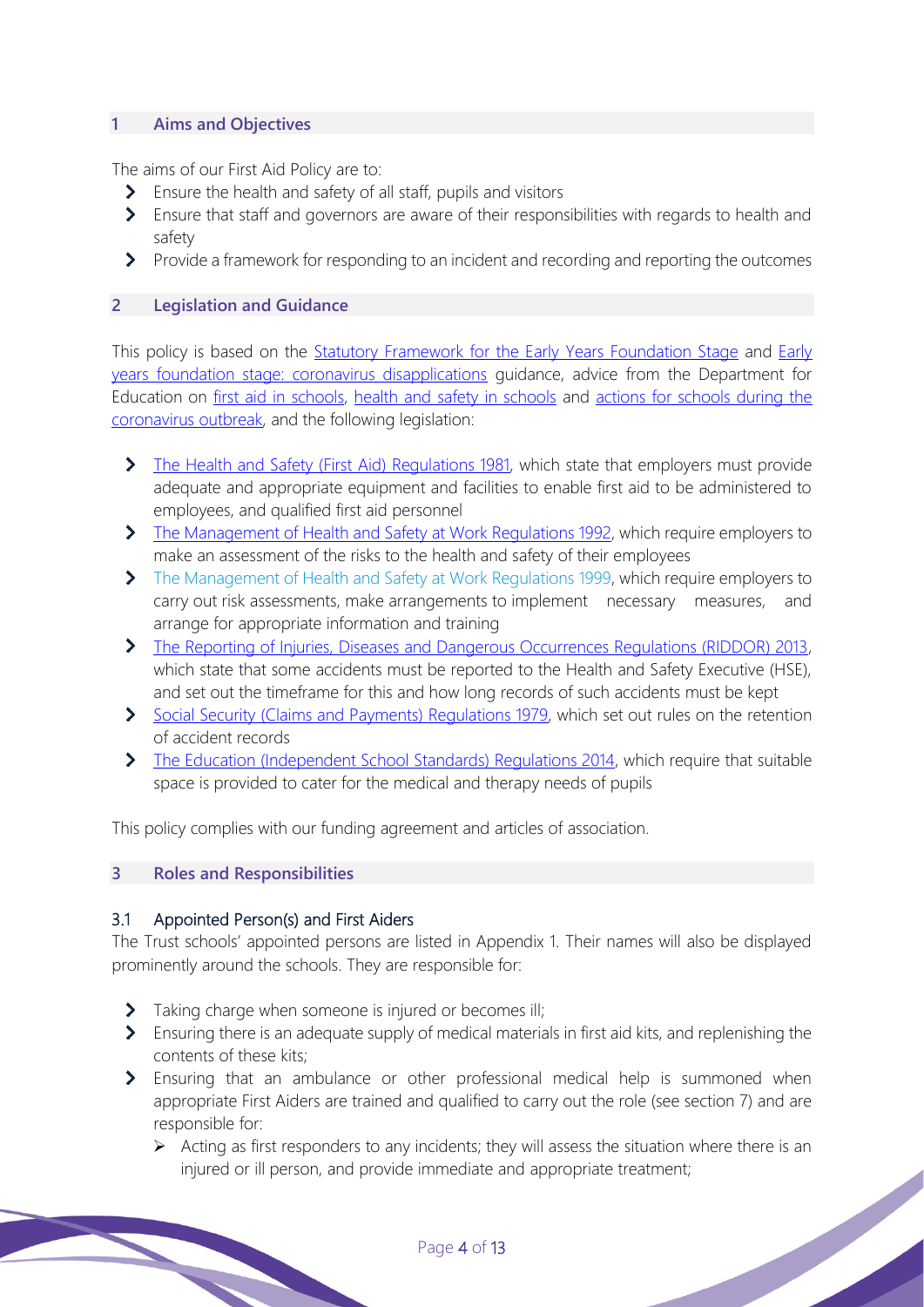- $\triangleright$  Sending pupils home to recover, where necessary;
- $\triangleright$  Filling in an accident report on the same day, or as soon as is reasonably practicable, after an incident (see the template in appendix 2)
- $\triangleright$  Keeping their contact details up to date

#### 3.2 The Trust Board

The Board of Directors has ultimate responsibility for health and safety matters in the Trust, but delegates operational matters and day-to-day tasks to the CEO, Head of Primary, Headteachers and staff members.

#### 3.3 The Headteacher

The Headteacher is responsible for the implementation of this policy, including:

- Ensuring that an appropriate number of appointed persons and/or trained first aid personnel are present in the school at all times;
- Ensuring that first aiders have an appropriate qualification, keep training up to date and remain competent to perform their role;
- S Ensuring all staff are aware of first aid procedures;
- Ensuring appropriate risk assessments are completed and appropriate measures are put in place;
- Undertaking, or ensuring that managers undertake, risk assessments, as appropriate, and that appropriate measures are put in place;
- S Ensuring that adequate space is available for catering to the medical needs of pupils;
- Reporting specified incidents to the HSE when necessary (see section 6).

#### 3.4 Staff

School staff are responsible for:

- > Ensuring they follow first aid procedures;
- S Ensuring they know who the first aiders in school are;
- Completing accident reports (see appendix 2) for all incidents they attend to where a first aider/appointed person is not called;
- Informing the headteacher or their manager of any specific health conditions or first aid needs.

#### **4 First Aid Procedures**

#### 4.1 In-school procedures

In the event of an accident resulting in injury:

- The closest member of staff present will assess the seriousness of the injury and seek the assistance of a qualified first aider, if appropriate, who will provide the required first aid treatment.
- The first aider, if called, will assess the injury and decide if further assistance is needed from a colleague or the emergency services. They will remain on scene until help arrives.
- > The first aider will also decide whether the injured person should be moved or placed in a recovery position.
- If the first aider judges that a pupil is too unwell to remain in school, parents will be contacted and asked to collect their child. Upon their arrival, the first aider will recommend next steps to the parents.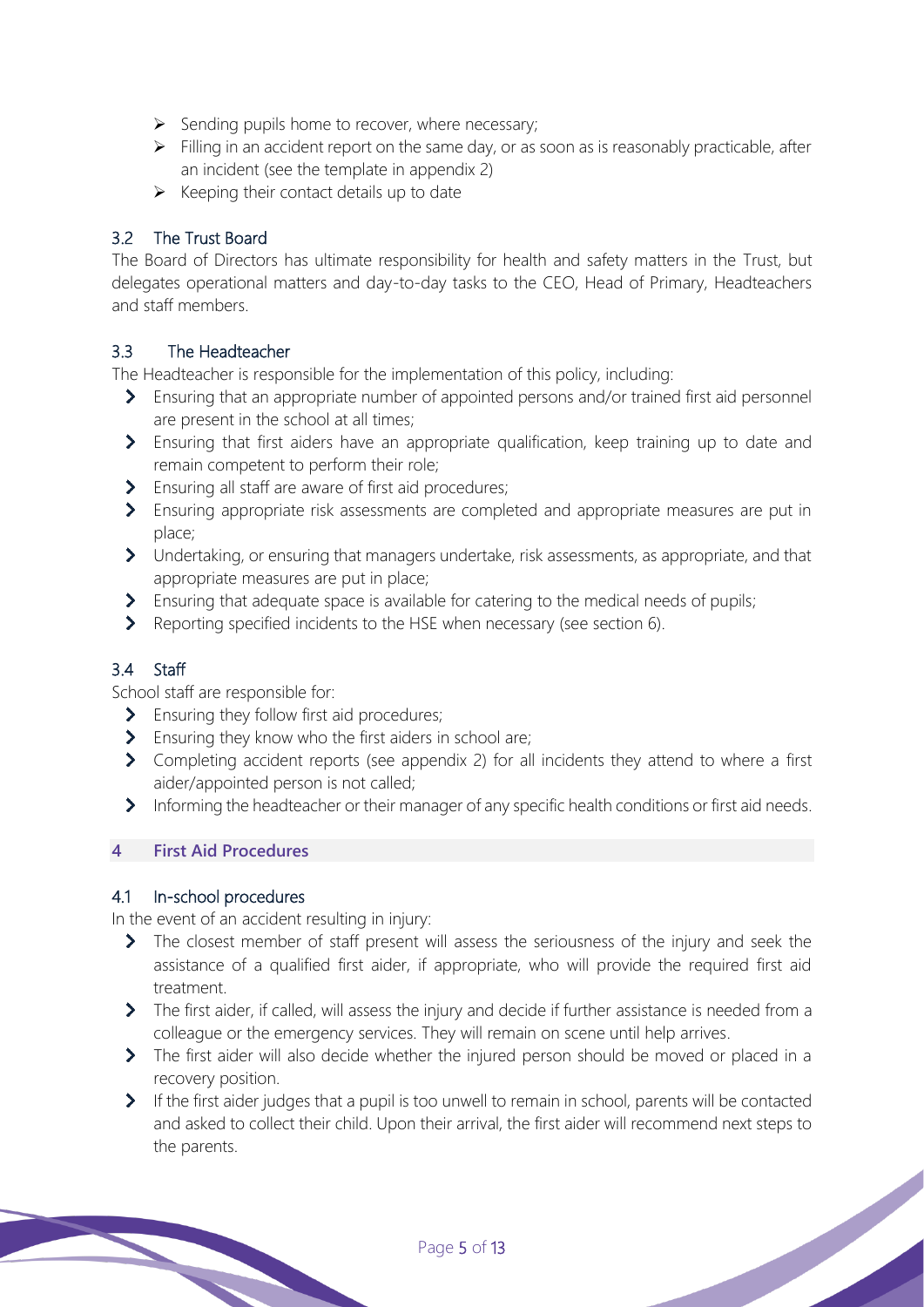- If emergency services are called, the Headteacher/ Deputy Headteacher/Senior Leader in charge will contact parents immediately.
- The first aider/Headteacher or senior leader will complete an accident report form on the same day or as soon as is reasonably practical after an incident resulting in an injury.

There will be at least 1 person who has a current paediatric first aid (PFA) certificate on the premises at all times.

During coronavirus: we will use our 'best endeavours' to ensure 1 person with a full PFA certificate is on site when children aged 2 to 5 are present. If, after taking all possible steps in our power, we're still unable to secure a staff member with a full PFA certificate, we will carry out a written risk assessment and ensure someone with a current first aid at work or emergency PFA certification is on site at all times when these children are.

During coronavirus: first aiders will follow Health and Safety Executive (HSE) guidance for first aid during coronavirus. They will try to assist at a safe distance from the casualty as much as possible and minimise the time they share a breathing zone. Treating any casualty properly will be the first concern. Where it is necessary for first aid provision to be administered in close proximity, those administering it will pay particular attention to sanitation measures immediately afterwards including washing their hands.

#### 4.2 Off-site procedures

When taking pupils off the school premises, staff will ensure they always have the following:

- > A school mobile phone
- > A portable first aid kit
- $\blacktriangleright$  Information about the specific medical needs of pupils
- > Parents' contact details

Risk assessments will be completed by the qualified person organising the school trip e.g. phase leader/Head of Department/class teacher prior to any educational visit that necessitates taking pupils off school premises.

There will always be at least 1 first aider with a current paediatric first aid (PFA) certificate on school trips and visits, as required by the statutory framework for the Early Years Foundation Stage.

During coronavirus: we will use our 'best endeavours' to ensure 1 person with a full PFA certificate accompanies children on outings when children aged 2 to 5 are present. If, after taking all possible steps in our power, we're still unable to secure a staff member with a full PFA certificate, we will include this in our written risk assessment and ensure someone with a current first aid at work or emergency PFA certification accompanies these children on the outing. Outings will only be undertaken if it is safe to do so. We will take account of any government advice in relation to educational visits during the coronavirus pandemic.

For all secondary school trips, there will always be at least 1 first aider on school trips and visits.

During coronavirus: we will take account of any government advice in relation to educational visits during the coronavirus pandemic.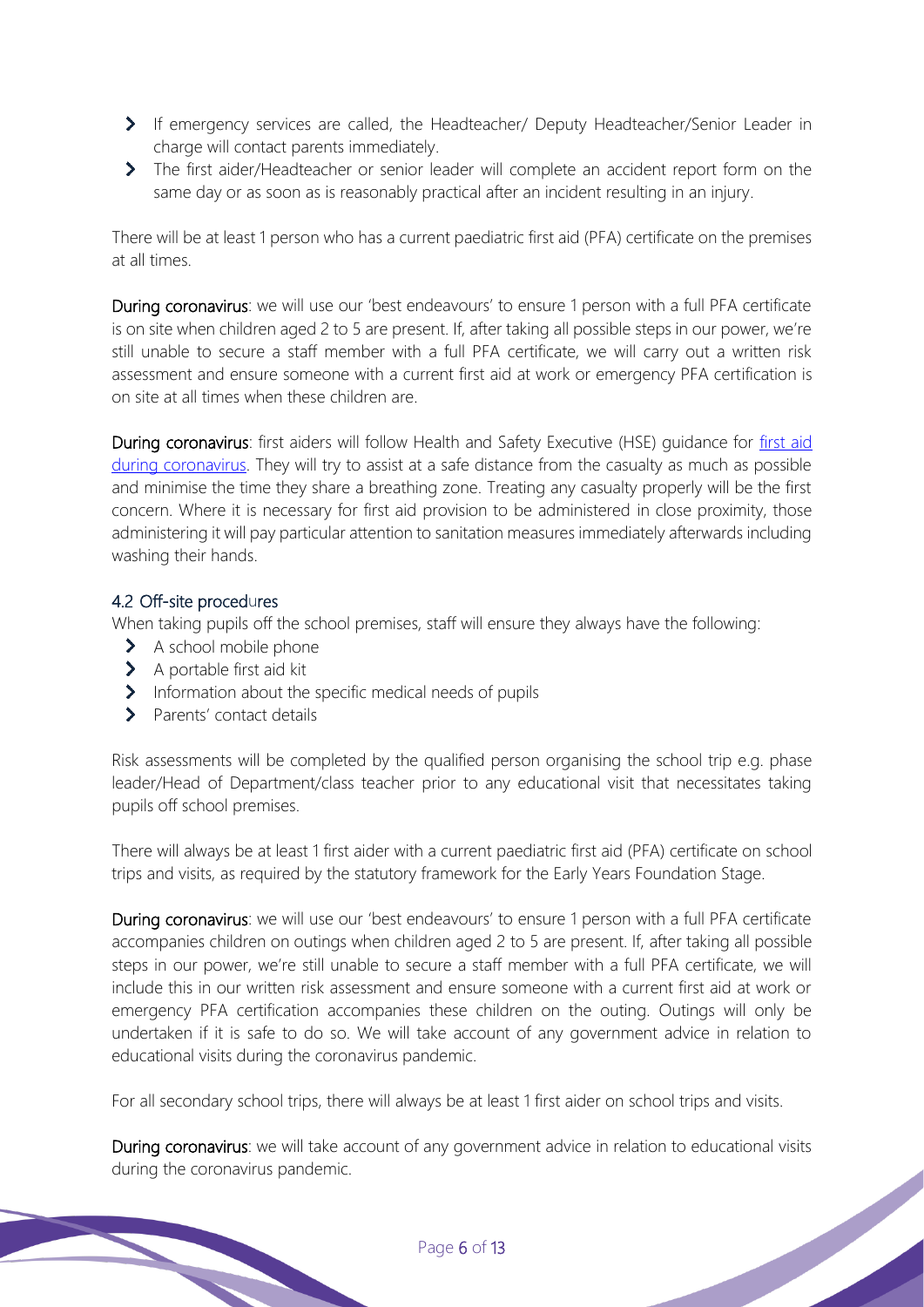#### **5 First Aid Equipment**

A typical first aid kit in our school will include the following:

- > A leaflet with general first aid advice
- > Regular and large bandages
- $\blacktriangleright$  Eve pad bandages
- $\blacktriangleright$  Triangular bandages
- > Adhesive tape
- > Safety pins
- > Disposable gloves
- > Antiseptic wipes
- > Plasters of assorted sizes
- > Scissors
- > Cold compresses
- > Burns dressings

No medication is kept in first aid kits.

First aid kits are stored in:

- > The medical room
- $\blacktriangleright$  Reception (at the desk)
- $\blacktriangleright$  The school hall
- > All science labs
- > All design and technology classrooms
- $\sum$  The school kitchens
- $\sum$  School vehicles

#### **6 Record-keeping and Reporting**

#### 6.1 First Aid and Accident Record Book

- An accident form will be completed by the first aider/relevant member of staff on the same day or as soon as possible after an incident resulting in an injury
- As much detail as possible should be supplied when reporting an accident, including all of the information included in the accident form at appendix 2
- A copy of the accident report form will also be added to the pupil's educational record by a relevant member of staff such as the First Aider.
- Records held in the first aid and accident book will be retained by the school for a minimum of 3 years, in accordance with regulation 25 of the Social Security (Claims and Payments) Regulations 1979, and then securely disposed of.

#### 6.2 Reporting to the HSE

The Headteacher in conjunction with the Head of Education Primary/Secondary will keep a record of any accident which results in a reportable injury, disease, or dangerous occurrence as defined in the RIDDOR 2013 legislation (regulations 4, 5, 6 and 7).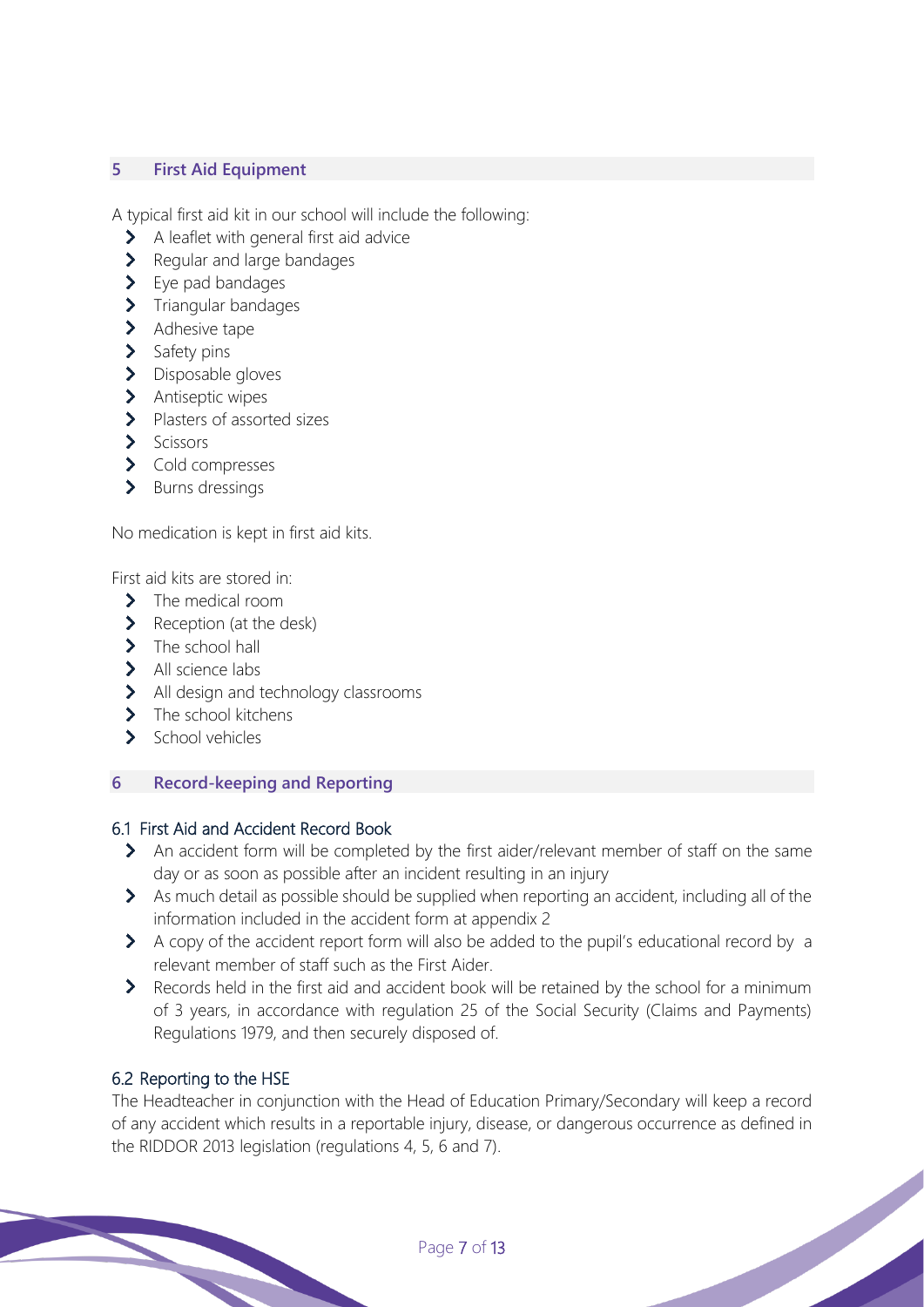The Headteacher in conjunction with the Head of Education Primary/Secondary will report these to the Health and Safety Executive as soon as is reasonably practicable and in any event within 10 days of the incident.

Reportable injuries, diseases or dangerous occurrences include:

- $\sum$ Death
	- Specified injuries, which are:
		- Fractures, other than to fingers, thumbs and toes
		- Amputations
		- Any injury likely to lead to permanent loss of sight or reduction in sight
		- Any crush injury to the head or torso causing damage to the brain or internal organs
		- Serious burns (including scalding)
		- Any scalding requiring hospital treatment
		- Any loss of consciousness caused by head injury or asphyxia
		- Any other injury arising from working in an enclosed space which leads to hypothermia or heat-induced illness, or requires resuscitation or admittance to hospital for more than 24 hours
- Injuries where an employee is away from work or unable to perform their normal work duties for more than 7 consecutive days (not including the day of the incident)
- Where an accident leads to someone being taken to hospital
- Near-miss events that do not result in an injury, but could have done. Examples of near-miss events relevant to schools include, but are not limited to:
	- The collapse or failure of load-bearing parts of lifts and lifting equipment
	- The accidental release of a biological agent likely to cause severe human illness
	- The accidental release or escape of any substance that may cause a serious injury or damage to health
	- An electrical short circuit or overload causing a fire or explosion

Information on how to make a RIDDOR report is available here: How to make a RIDDOR report, HSE http://www.hse.gov.uk/riddor/report.htm

#### 6.3 Notifying parents

The class teacher/Headteacher/First Aider will inform parents of any accident or injury sustained by a pupil, and any first aid treatment given, on the same day, or as soon as reasonably practicable.

#### 6.4 Reporting to Ofsted and child protection agencies

The Headteacher in conjunction with the Head of Education Primary/Secondary will notify Ofsted of any serious accident, illness or injury to, or death of, a pupil while in the school's care. This will happen as soon as is reasonably practicable, and no later than 14 days after the incident.

The Headteacher in conjunction with the Head of Education Primary/Secondary will also notify Social Care of any serious accident or injury to, or the death of, a pupil while in the school's care.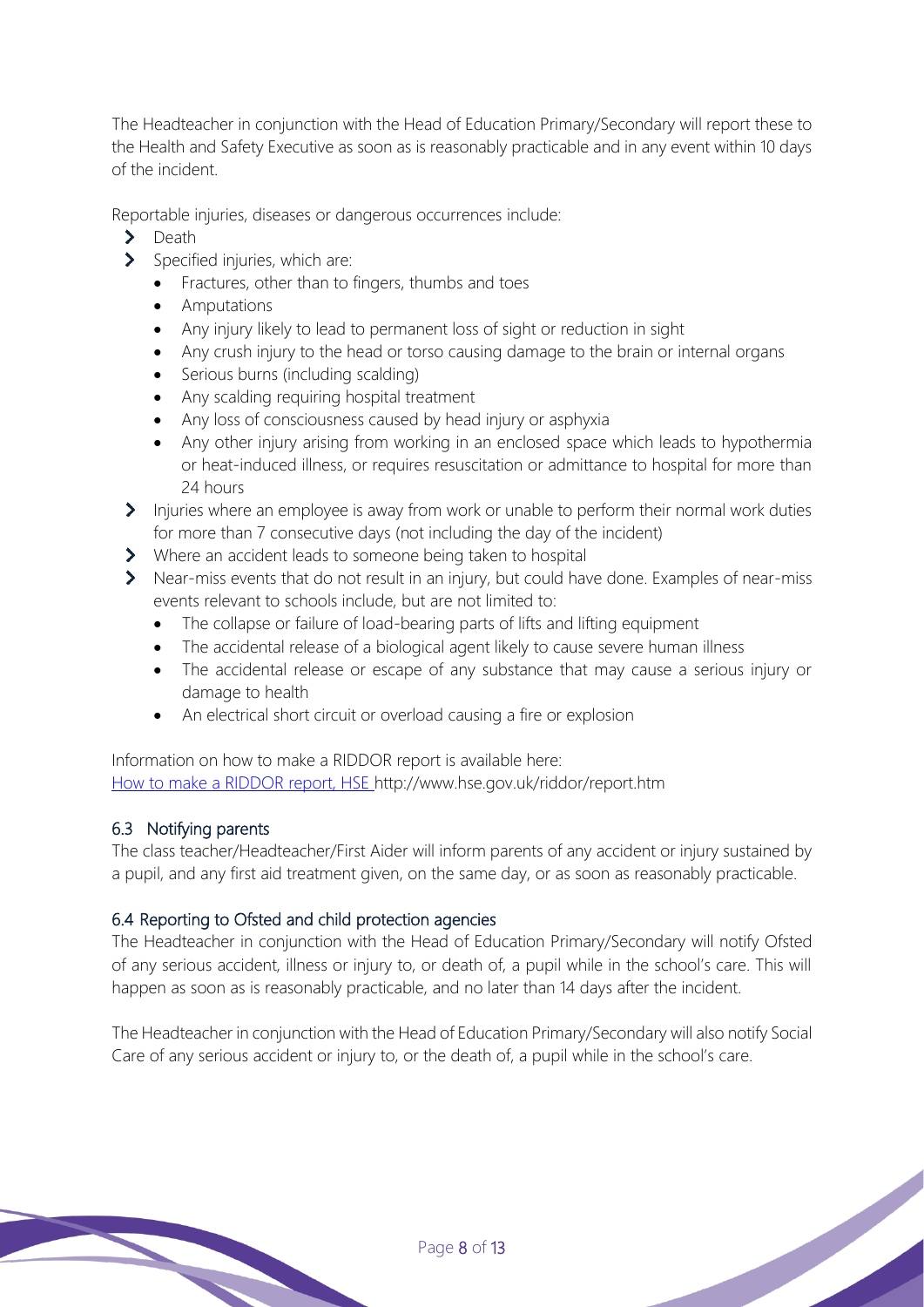#### **7 Training**

All school staff are able to undertake first aid training if they would like to.

All first aiders must have completed a training course, and must hold a valid certificate of competence to show this. The school will keep a register of all trained first aiders, what training they have received and when this is valid until (see appendix 3).

Staff are encouraged to renew their first aid training when it is no longer valid.

At all times, at least 1 staff member will have a current paediatric first aid (PFA) certificate which meets the requirements set out in the Early Years Foundation Stage statutory framework and is updated at least every 3 years.

During coronavirus: if PFA certificate requalification training is prevented for reasons associated with the pandemic, the validity of current PFA certificates (expiring on or after 1 October 2020) can be extended to 31 March 2021 at the latest. We will do our best to arrange requalification training at the earliest opportunity. If staff members' certificates do need to be extended, we will encourage them to access online resources to refresh their knowledge of paediatric first aid procedures while waiting for face-to-face training.

#### **8 Monitoring Arrangements**

This policy will be reviewed by the Head of Education Primary/Secondary every two years.

Page 9 of 13

At every review, the policy will be approved by the Board of Directors.

#### **9 Links with Other Policies**

This First Aid Policy is linked to the:

- > Health and Safety Policy.
- > Risk Assessment Policy.
- > Policy on Supporting Pupils with Medical Conditions.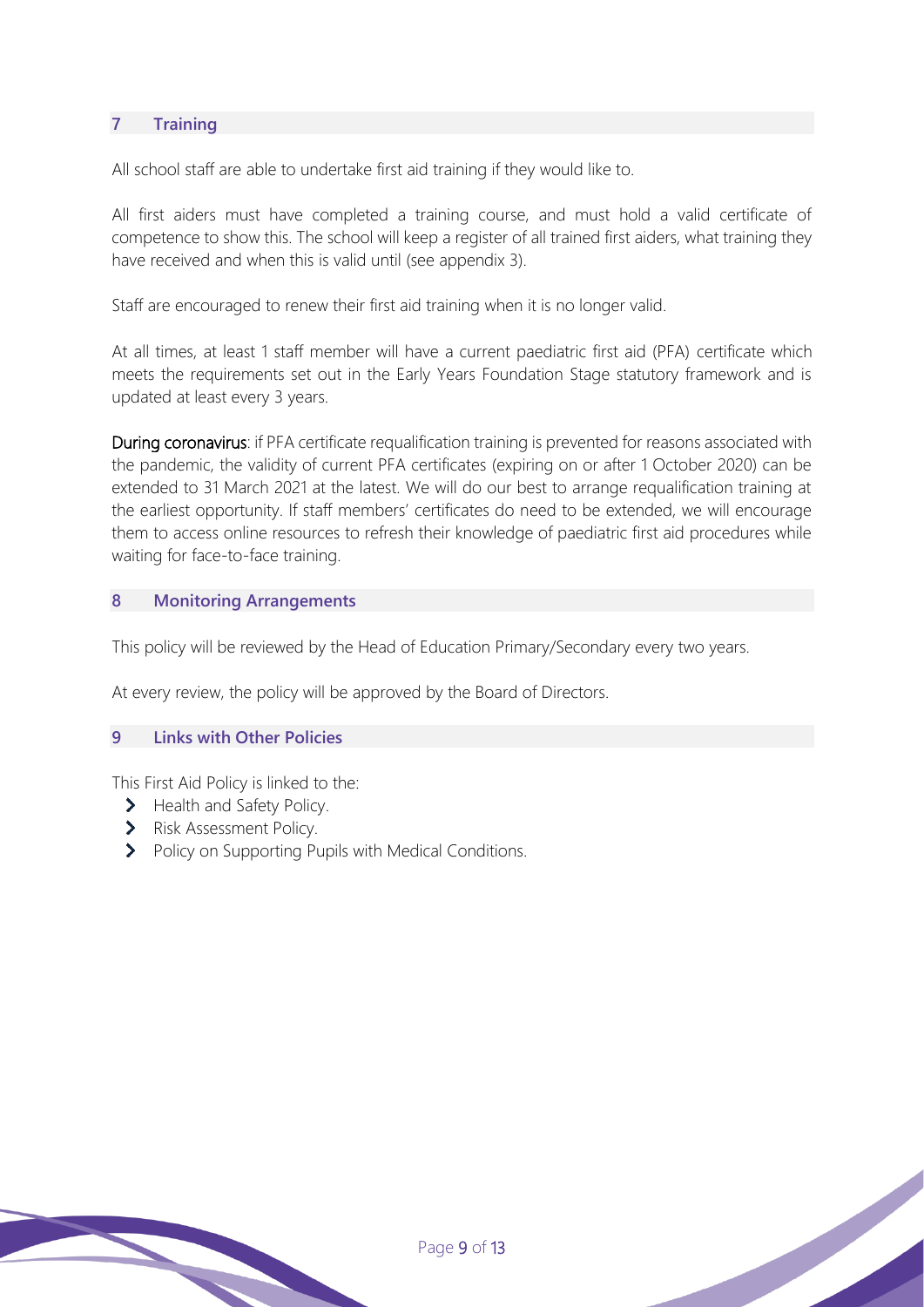## <span id="page-9-0"></span>**Appendix 1: list of appointed person (s) for the first aid and/or trained First Aiders**

| <b>STAFF MEMBER'S NAME</b> | <b>ROLE</b> | <b>CONTACT DETAILS</b> |
|----------------------------|-------------|------------------------|
|                            |             |                        |
|                            |             |                        |
|                            |             |                        |
|                            |             |                        |
|                            |             |                        |
|                            |             |                        |

<span id="page-9-1"></span>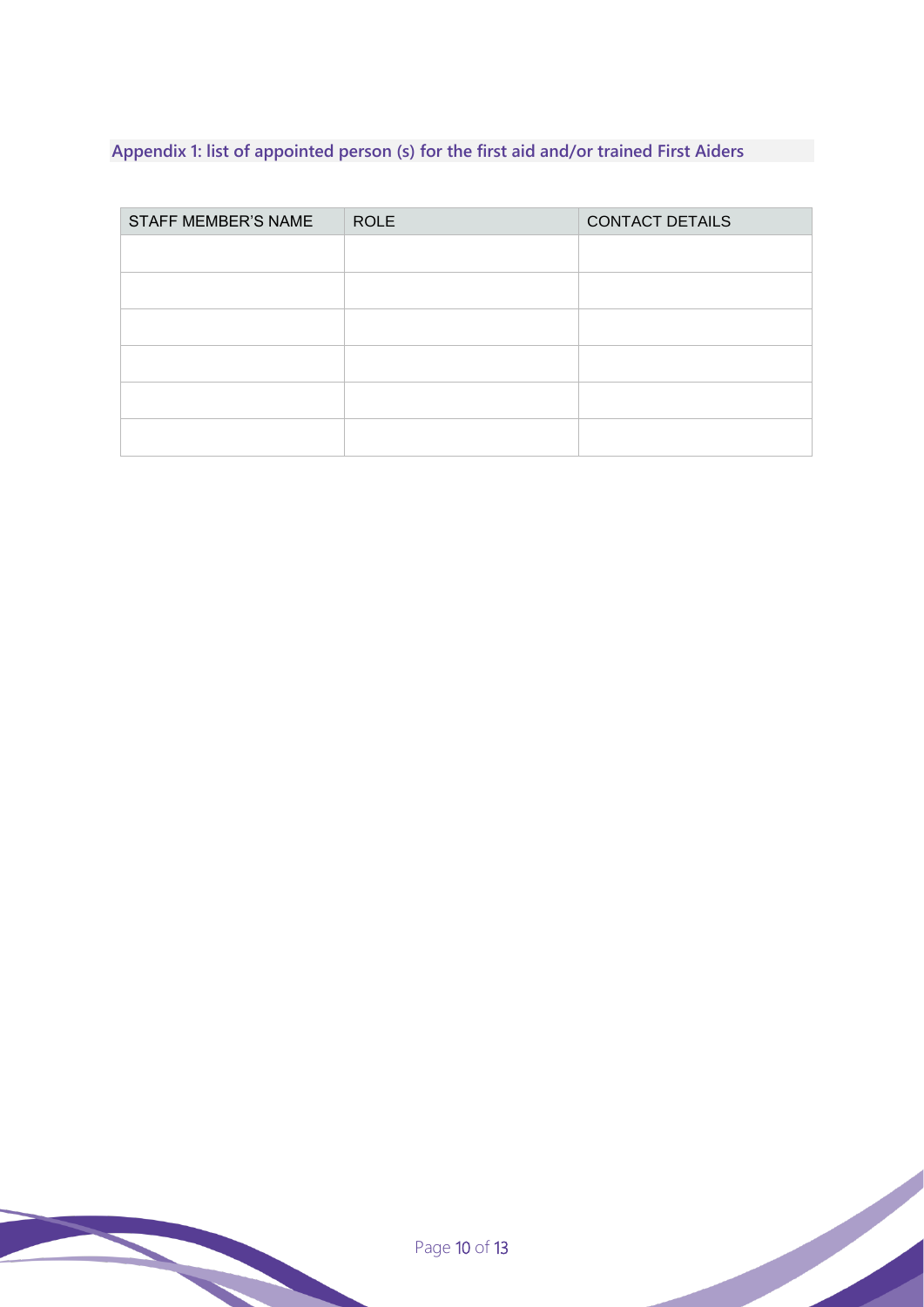## **Appendix 2: Accident Report Form**

| <b>NAME OF INJURED</b><br><b>PERSON</b>                                                                                                                     |  | <b>ROLE/CLASS</b>                     |  |  |  |
|-------------------------------------------------------------------------------------------------------------------------------------------------------------|--|---------------------------------------|--|--|--|
| DATE AND TIME OF<br><b>INCIDENT</b>                                                                                                                         |  | <b>LOCATION OF</b><br><b>INCIDENT</b> |  |  |  |
| <b>INCIDENT DETAILS</b>                                                                                                                                     |  |                                       |  |  |  |
| Describe in detail what happened, how it happened and what injuries the person incurred                                                                     |  |                                       |  |  |  |
| <b>ACTION TAKEN</b>                                                                                                                                         |  |                                       |  |  |  |
| Describe the steps taken in response to the incident, including any first aid treatment, and what<br>happened to the injured person immediately afterwards. |  |                                       |  |  |  |
| FOLLOW-UP ACTION REQUIRED                                                                                                                                   |  |                                       |  |  |  |
| Outline what steps the school will take to check on the injured person, and what it will do to<br>reduce the risk of the incident happening again           |  |                                       |  |  |  |
| <b>NAME OF PERSON</b><br><b>ATTENDING THE</b><br><b>INCIDENT</b>                                                                                            |  |                                       |  |  |  |
| <b>SIGNATURE</b>                                                                                                                                            |  | <b>DATE</b>                           |  |  |  |

<span id="page-10-0"></span>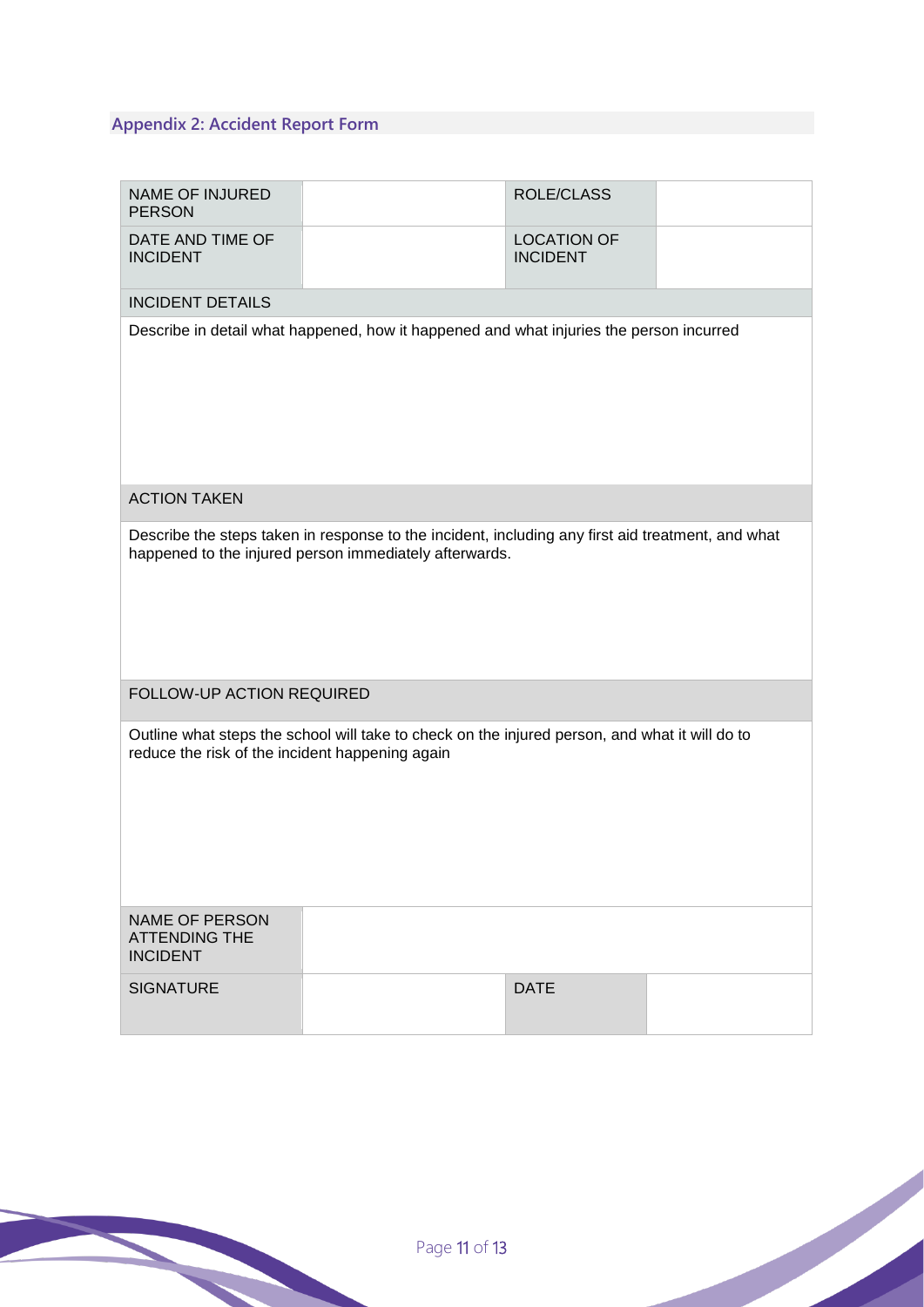## **Appendix 3: First Aid Training Log**

| NAME/TYPE OF<br><b>TRAINING</b> | <b>STAFF WHO</b><br><b>ATTENDED</b><br>(INDIVIDUAL STAFF<br><b>MEMBERS OR</b><br>GROUPS) | <b>DATE ATTENDED</b> | DATE FOR<br><b>TRAINING TO BE</b><br><b>UPDATED</b><br>(WHERE<br>APPLICABLE) |
|---------------------------------|------------------------------------------------------------------------------------------|----------------------|------------------------------------------------------------------------------|
| E.g. first aid                  |                                                                                          |                      |                                                                              |
| E.g. paediatric first aid       |                                                                                          |                      |                                                                              |
| E.g. anaphylaxis                |                                                                                          |                      |                                                                              |
|                                 |                                                                                          |                      |                                                                              |
|                                 |                                                                                          |                      |                                                                              |
|                                 |                                                                                          |                      |                                                                              |